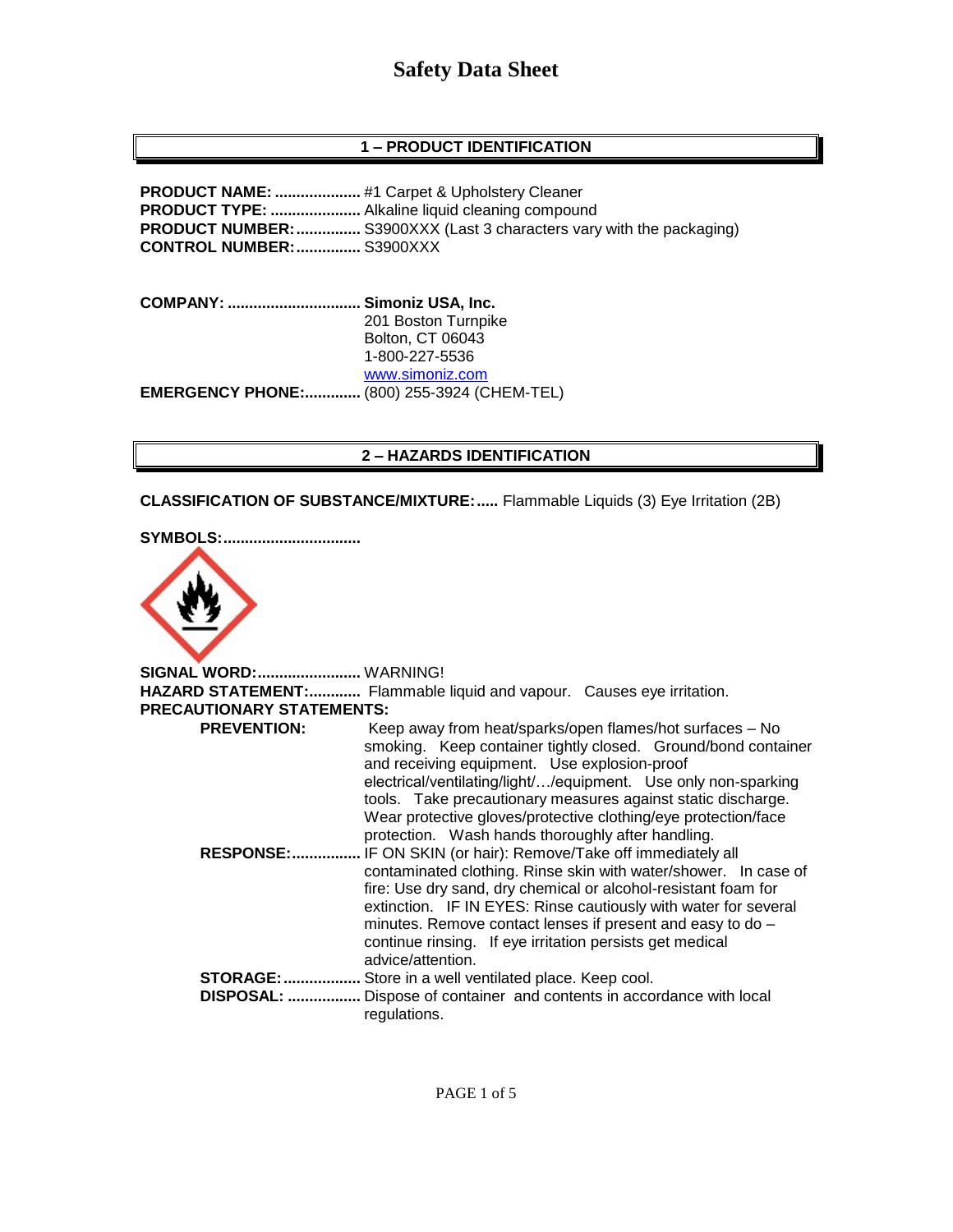## **3 – COMPOSITION / INFORMATION ON INGREDIENTS**

Water 7732-18-5 Isopropyl Alcohol 67-63-0 Sodium Octane Sulfonate 5324-84-5 2-Butoxy Ethanol 111-76-2

# **INGREDIENT C.A.S. NUMBER**

Percentages of ingredients are being withheld as trade secret information. This information will be disclosed as necessary to authorized individuals

#### **4 – FIRST-AID MEASURES**

|                        | <b>BREATHING (INHALATION):</b> If victim shows signs of discomfort or irritation, remove to fresh<br>air. If symptoms persist, get immediate medical attention.                                   |
|------------------------|---------------------------------------------------------------------------------------------------------------------------------------------------------------------------------------------------|
|                        | <b>SWALLOWING (INGESTION): .</b> DO NOT INDUCE VOMITING! Drink a large quantity of water or<br>milk. Do not attempt to give liquids to an unconscious person.<br>Get immediate medical attention! |
|                        | minutes. If irritation persists, consult a physician.                                                                                                                                             |
| <b>SKIN (DERMAL): </b> | Flush from skin and clothing with large amounts of fresh water. If<br>irritation persists, consult physician. Wash contaminated clothing<br>before wearing.                                       |

#### **5 – FIRE-FIGHTING MEASURES**

|                                                                            | <b>EXTINGUISHING MEDIA:</b> Water fog or fine spray. Carbon dioxide, Dry chemical or Alcohol |  |
|----------------------------------------------------------------------------|----------------------------------------------------------------------------------------------|--|
|                                                                            | resistant foam.                                                                              |  |
| SPECIAL FIRE FIGHTING PROCEDURES: Firefighters working in areas where this |                                                                                              |  |
|                                                                            | product is present should be equipped with an approved, fully                                |  |
|                                                                            | enclosed SCBA.                                                                               |  |
| <b>UNUSUAL FIRE AND EXPLOSION HAZARDS:  None known.</b>                    |                                                                                              |  |

### **6 – ACCIDENTAL RELEASE MEASURES**

**SPILL PROCEDURES:.............** Dike to prevent spillage into streams or sewer systems. Consult local, state and federal authorities.

**WASTE DISPOSAL: .................** As recommended by local, state and federal authorities.

# **7 – HANDLING and STORAGE**

| freezing.                                                  |
|------------------------------------------------------------|
|                                                            |
| protection should not be necessary. Wear eye protection if |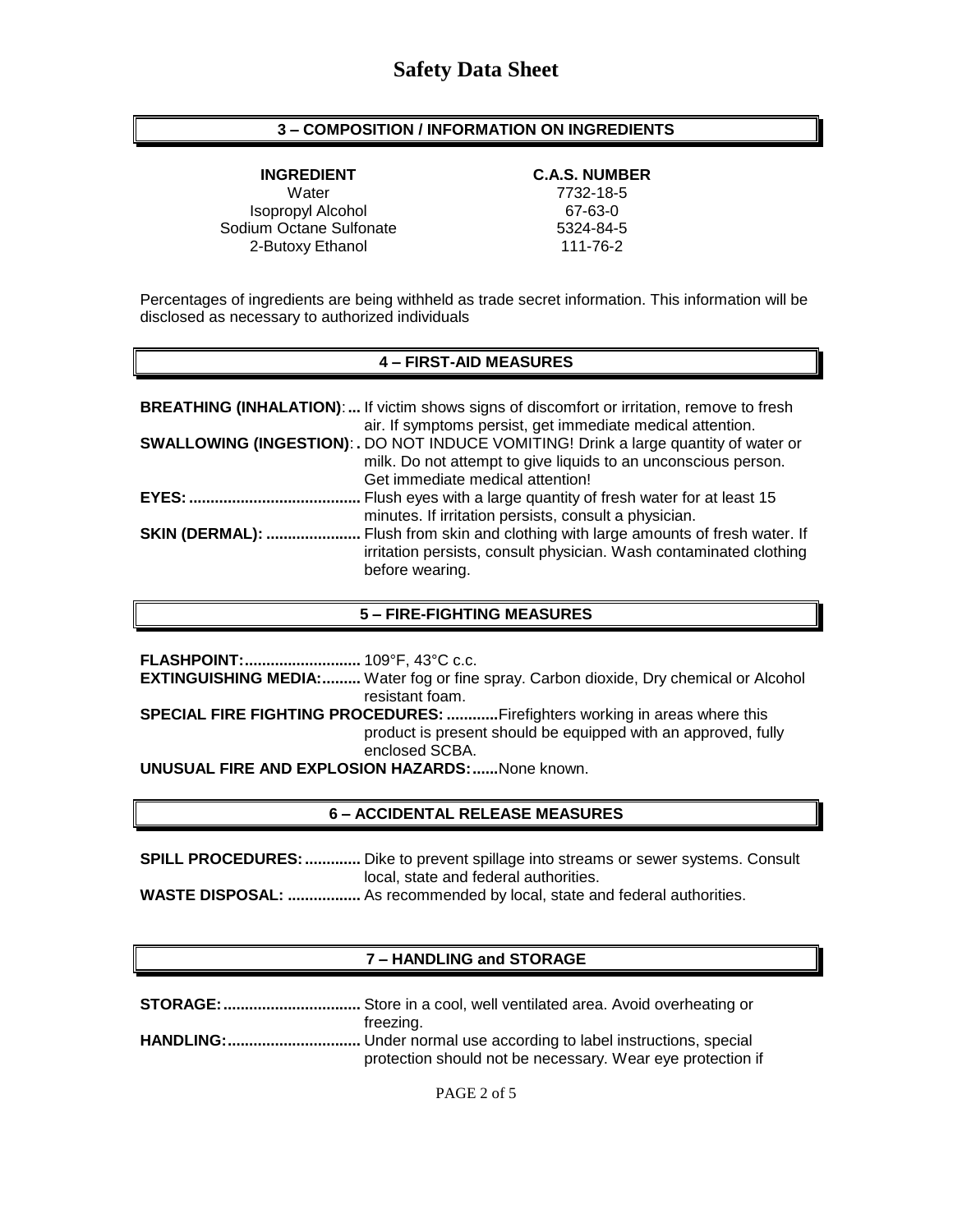product is likely to splash.Do not place this product in an unmarked container! Keep away from children! Spilled material is slippery.

#### **8 – EXPOSURE CONTROLS / PERSONAL PROTECTION**

**RESPIRATORY PROTECTION:**Not usually needed in well-ventilated areas. If needed, use a NIOSH approved respirator. **PROTECTIVE CLOTHING:.......** Nitrile or PVC gloves, and chemical splash goggles. **ADDITIONAL MEASURES: ......** Under normal use according to label instructions, special protection should not be necessary. Wear eye protection if product is likely to splash.Do not place this product in an unmarked container! Keep away from children! Spilled material is slippery.

| <b>INGREDIENT</b>        | <b>C.A.S. NUMBER</b> | PEL                    |
|--------------------------|----------------------|------------------------|
| Water                    | 7732-18-5            | No limits established  |
| <b>Isopropyl Alcohol</b> | 67-63-0              | 400 ppm, 500 ppm STEL  |
| Sodium Octane Sulfonate  | 5324-84-5            | No limits established  |
| 2-Butoxy Ethanol         | 111-76-2             | 20 ppm TLV, 25 ppm PEL |
|                          |                      |                        |

#### **9 – PHYSICAL / CHEMICAL PROPERITES**

**APPEARANCE & ODOR: .........** Transparent liquid, slight solvent odor. **ODOR THRESHOLD: ...............** N/A **pH:.............................................** 11.0 **MELTING POINT: .....................** N/A **FREEZING POINT: ...................** N/A **BOILING POINT:.......................** 210 degrees F. **BOILING POINT RANGE:.........** N/A **FLASHPOINT:...........................** 109°F, 43°C c.c. **EVAPORATION RATE:.............** N/A **FLAMMABILITY (solid/gas):....** N/A **EXPLOSION LIMITS:................** N/A **VAPOR PRESSURE: ................** N/A **VAPOR DENSITY (AIR=1):.......** Greater than 1. **SPECIFIC GRAVITY:................** 1.0 **SOLUBILITY IN WATER: .........** Completely soluble. **PARTITION COEFFICIENT: .....** N/A **AUTO-IGNITION TEMPERATURE:..........................**N/A **DECOMPOSITION TEMPERATURE: ......................**N/A **VISCOSITY: ..............................** Water thin

#### **10 – STABILITY and REACTIVITY**

**STABILITY:...............................** Stable under normal conditions.

PAGE 3 of 5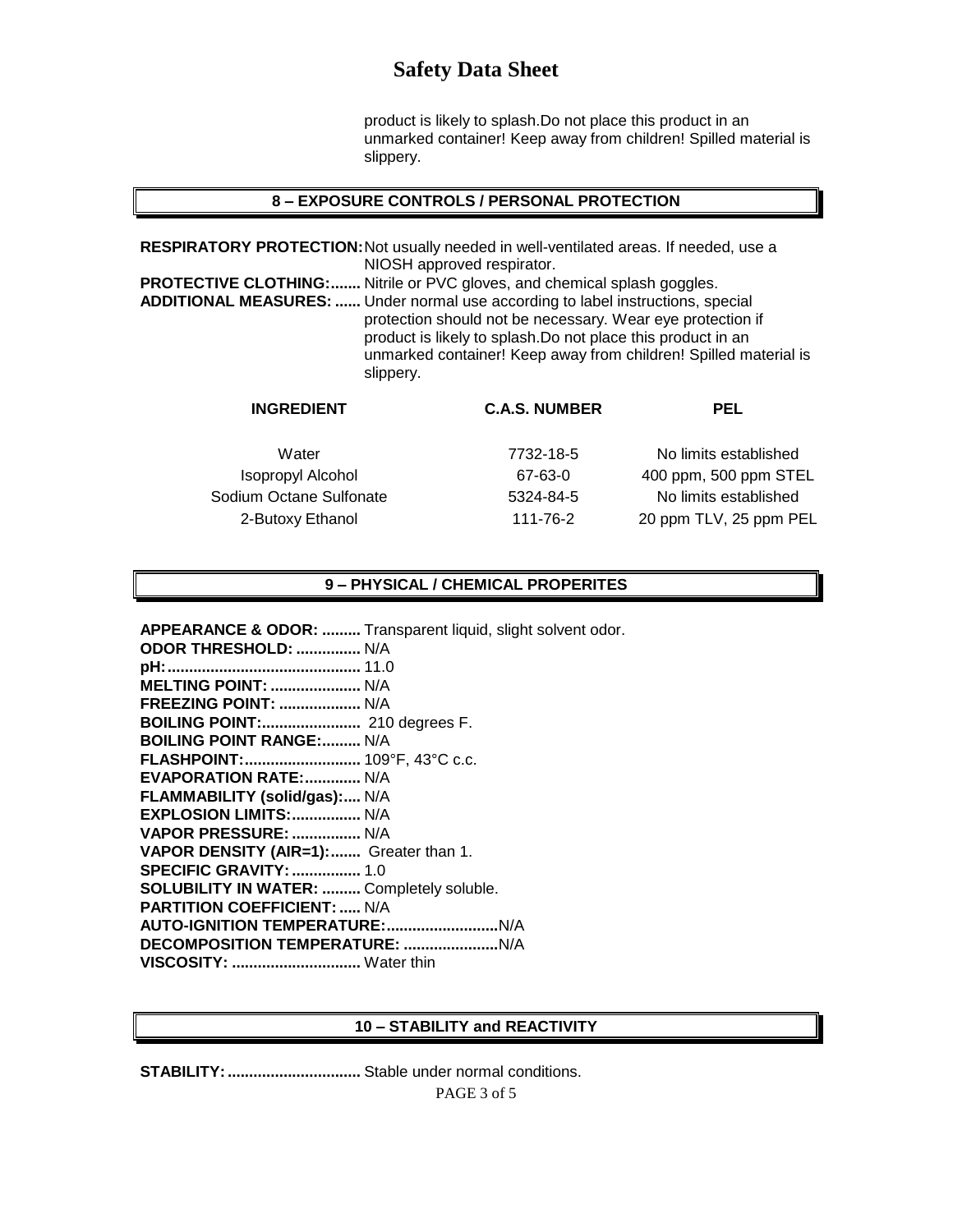HAZARDOUS DECOMP.: .......... This product not known to polymerize. **INCOMPATIBILITY: ..................** Avoid strong oxidizers. Avoid heat, sparks or open flames.

## **11 – TOXICOLOGICAL INFORMATION**

**ROUTE(S) OF ENTRY:.............** Inhalation, skin absorption, or ingestion. **LISTED CARCINOGEN: ...........** None over 0.1%. **MEDICAL CONDITION AGGRAVATED:..................**May aggravate pre-existing dermatitis. **INHALATION:............................** Inhalation of large amounts of this product may cause dizziness and/or nausea. Maintain adequate ventilation in the work area. **INGESTION:..............................** This material can cause irritation or damage to stomach and esophagus. **EYES:........................................** May cause eye irritation. **SKIN (DERMAL): ......................** This product may cause irritation or redness of the skin. **ACUTE TOXICITY\* (ORAL):…… .............................**>2000 mg/kg **ACUTE TOXICITY\* (DERMAL):.. .............................**>2000 mg/kg **ACUTE TOXCITY\* (INHALATION):..........................**>20,000 ppm V (Gas), >20 mg/l (Vapor), >5 mg/l (Dust)

**\***Determined using the additivity formula for mixtures (GHS Purple Book, 3.1.3.6)

**12 – ECOLOGICAL INFORMATION**

#### **ENVIRONMENTAL FATE AND DISTRIBUTION:** N/A

### **13 –DISPOSAL CONSIDERATIONS**

**WASTE DISPOSAL: .................** As recommended by local, state and federal authorities.

#### **14 – TRANSPORTATION INFORMATION**

**DOT CODE PROPER SHIPPING NAME:.....** Not D.O.T. regulated. **HAZARD CLASS:...................... UN/NA NUMBER: ..................... PACKAGING GROUP :.............**

**IMDG CODE PROPER SHIPPING NAME :…..**FLAMMABLE LIQUID n.o.s **TECHNICAL NAME :**……Isopropyl Alcohol **HAZARD CLASS :**……….3 **UN NUMBER :**……….UN1993

# **15 - REGULATIONS**

Contents of this MSDS comply with the OSHA Hazard Communication Standard 29CFR 1910.1200

PAGE 4 of 5